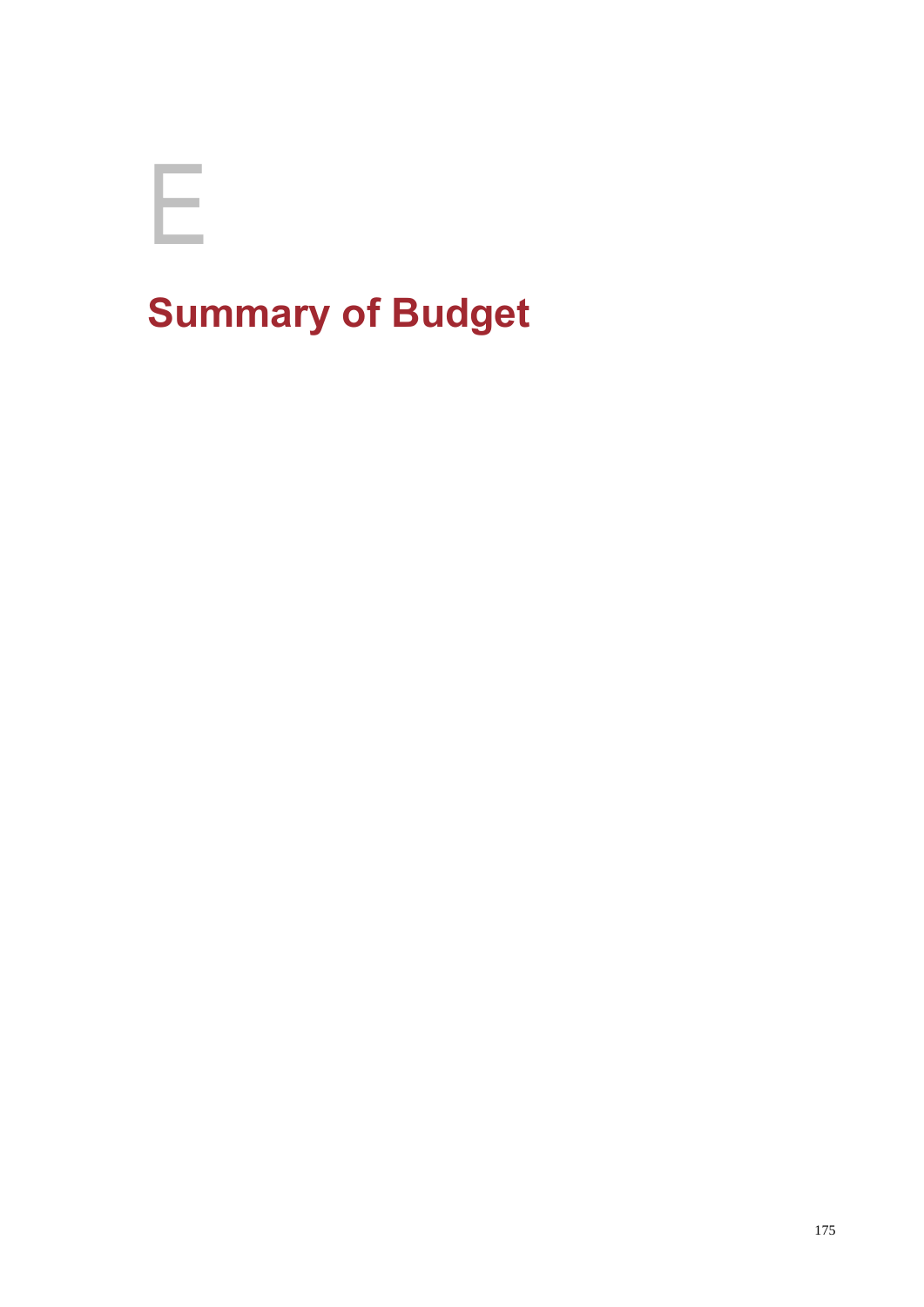## **Summary of the national budget**

|                                                                                                                                                                             | 2015/16                                 |                                        | 2016/17                                 | 2017/18                              | 2018/19                                 |
|-----------------------------------------------------------------------------------------------------------------------------------------------------------------------------|-----------------------------------------|----------------------------------------|-----------------------------------------|--------------------------------------|-----------------------------------------|
|                                                                                                                                                                             | <b>Budget</b><br>estimate               | <b>Revised</b><br>estimate             | <b>Budget</b><br>estimate               | <b>Medium-term estimates</b>         |                                         |
| R million                                                                                                                                                                   |                                         |                                        |                                         |                                      |                                         |
| <b>REVENUE</b>                                                                                                                                                              |                                         |                                        |                                         |                                      |                                         |
| Estimate of revenue before tax proposals                                                                                                                                    |                                         |                                        | 1 169 798                               |                                      |                                         |
| Budget 2016/17 proposals:                                                                                                                                                   |                                         |                                        |                                         |                                      |                                         |
| Tax proposals after fiscal drag 2016/17:                                                                                                                                    |                                         |                                        | 4990                                    |                                      |                                         |
| Personal income tax<br>Adjustment in personal income tax structure<br>Adjustment to medical tax credits<br>Capital gains tax                                                |                                         |                                        | $-5650$<br>$-5500$<br>$-1100$<br>950    |                                      |                                         |
| <b>Business income tax</b><br>Capital gains tax                                                                                                                             |                                         |                                        | 1000<br>1 000                           |                                      |                                         |
| Taxes on property<br>Transfer duty rate increase                                                                                                                            |                                         |                                        | 100<br>100                              |                                      |                                         |
| <b>Indirect taxes</b><br>Increase in general fuel levy<br>Increase in excise duties on tobacco products<br>Increase in alcoholic beverages<br><b>Other</b>                  |                                         |                                        | 9084<br>6800<br>767<br>1517<br>456      |                                      |                                         |
| Estimate of revenue after tax proposals<br>Percentage change from previous year                                                                                             | 1 049 291                               | 1 074 519                              | 1 161 996<br>8.1%                       | 1 264 305<br>8.8%                    | 1 388 698<br>9.8%                       |
| <b>EXPENDITURE</b>                                                                                                                                                          |                                         |                                        |                                         |                                      |                                         |
| Direct charges against the National Revenue Fund                                                                                                                            | 537 847                                 | 545 725                                | 590 923                                 | 638 900                              | 686 015                                 |
| Debt-service costs<br>Provincial equitable share<br>General fuel levy sharing with metropolitan municipalities<br>Skills levy and sector education and training authorities | 126 440<br>382 673<br>10 659<br>14 690  | 129 111<br>386 500<br>10 659<br>15 800 | 147 720<br>410 699<br>11 2 24<br>17 640 | 161 927<br>441831<br>11 785<br>19687 | 178 556<br>469 051<br>12 4 69<br>22 057 |
| Other $1$                                                                                                                                                                   | 3 3 8 4                                 | 3655                                   | 3641                                    | 3669                                 | 3882                                    |
| Appropriated by vote                                                                                                                                                        | 679 498                                 | 701 592                                | 721 148                                 | 772 312                              | 821 230                                 |
| Current payments<br><b>Transfers and subsidies</b><br>Payments for capital assets<br>Payments for financial assets                                                          | 194 727<br>464 572<br>16 829<br>3 3 7 1 | 195 307<br>461 086<br>16 404<br>28 795 | 208 440<br>493 398<br>14 408<br>4 9 0 2 | 218 079<br>536 200<br>13 013<br>5019 | 229 893<br>572 519<br>13 773<br>5 0 4 5 |
| Provisional allocation not assigned to votes                                                                                                                                | $\overline{\phantom{a}}$                | $\overline{\phantom{0}}$               | 267                                     | 489                                  | 17789                                   |
| Plus:<br>Contingency reserve                                                                                                                                                | 5 0 0 0                                 | -                                      | 6 000                                   | 10 000                               | 15 000                                  |
| <b>Estimate of national expenditure</b><br>Percentage change from previous year                                                                                             | 1 222 345                               | 1 247 317                              | 1 318 338<br>5.7%                       | 1 421 701<br>7.8%                    | 1 540 035<br>8.3%                       |
| 2015 Budget estimate of expenditure<br>Increase / decrease (-)                                                                                                              |                                         | 1 222 345<br>24 973                    | 1 309 944<br>8 3 9 4                    | 1 420 862<br>838                     |                                         |
| Gross domestic product                                                                                                                                                      | 4 191 752                               | 4 073 218                              | 4 388 417                               | 4 750 724                            | 5 161 330                               |

*1) Includes direct appropriations in respect of the salaries of the President, Deputy President, judges, magistrates, members of Parliament, and National Revenue Fund payments (previously classified as extraordinary payments)*

*Source: National Treasury*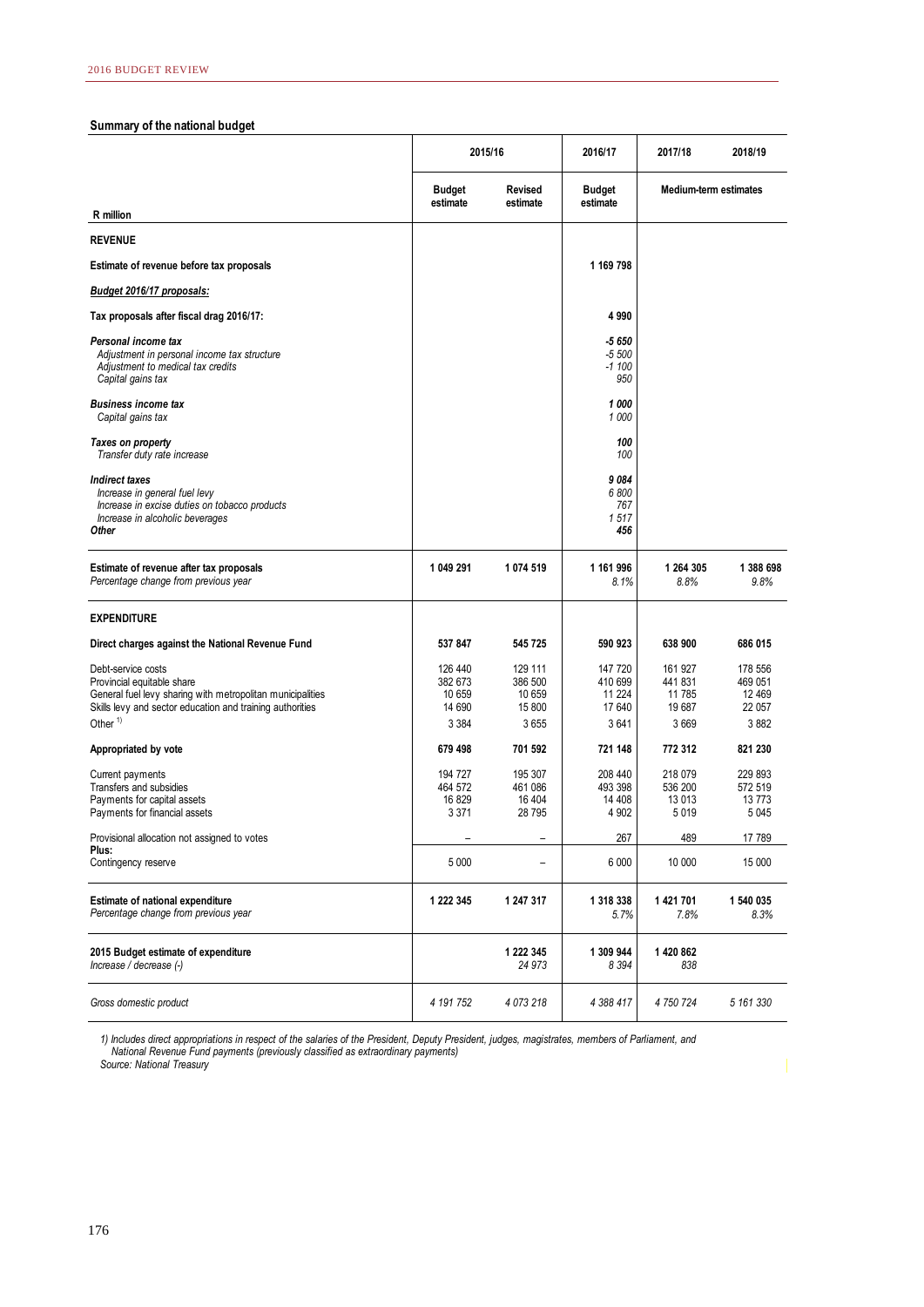|                                                                     | 2015/16                   |                            | 2016/17                   | 2017/18                      | 2018/19              |
|---------------------------------------------------------------------|---------------------------|----------------------------|---------------------------|------------------------------|----------------------|
| R million                                                           | <b>Budget</b><br>estimate | <b>Revised</b><br>estimate | <b>Budget</b><br>estimate | <b>Medium-term estimates</b> |                      |
| National budget revenue <sup>1)</sup>                               | 1 049 291                 | 1 074 519                  | 1 161 996                 | 1 264 305                    | 1 388 698            |
| Revenue of provinces, social security funds and public entities     | 139 564                   | 148 545                    | 162 343                   | 172 438                      | 182 899              |
| Consolidated budget revenue <sup>2)</sup>                           | 1 188 855                 | 1 223 064                  | 1 324 339                 | 1 436 743                    | 1 571 597            |
| National budget expenditure <sup>1)</sup>                           | 1 222 345                 | 1 247 317                  | 1 318 338                 | 1 421 701                    | 1 540 035            |
| Expenditure of provinces, social security funds and public entities | 128 662                   | 133 609                    | 144 953                   | 150 361                      | 155 192              |
| Consolidated budget expenditure <sup>2)</sup>                       | 1 351 007                 | 1 380 926                  | 1 463 291                 | 1 572 062                    | 1 695 227            |
| <b>Consolidated budget balance</b><br>Percentage of GDP             | $-162$ 152<br>$-3.9%$     | $-157863$<br>$-3.9%$       | -138 952<br>$-3.2%$       | $-135319$<br>$-2.8%$         | $-123630$<br>$-2.4%$ |
| <b>FINANCING</b>                                                    |                           |                            |                           |                              |                      |
| Domestic loans (net)                                                | 158 926                   | 160 829                    | 140 609                   | 143 285                      | 133 465              |
| Foreign loans (net)                                                 | 10 360                    | 14 956                     | 3 2 6 0                   | 16 808                       | 17 392               |
| Change in cash and other balances                                   | $-7134$                   | $-17922$                   | -4917                     | $-24774$                     | $-27227$             |
| Total financing (net)                                               | 162 152                   | 157 863                    | 138 952                   | 135 319                      | 123 630              |

## **Summary of the consolidated budget**

*1) Transfers to provinces, social security funds and public entities presented as part of the national budget*

*2) Flows between national, provincial, social security funds and public entities are netted out*

*Source: National Treasury*